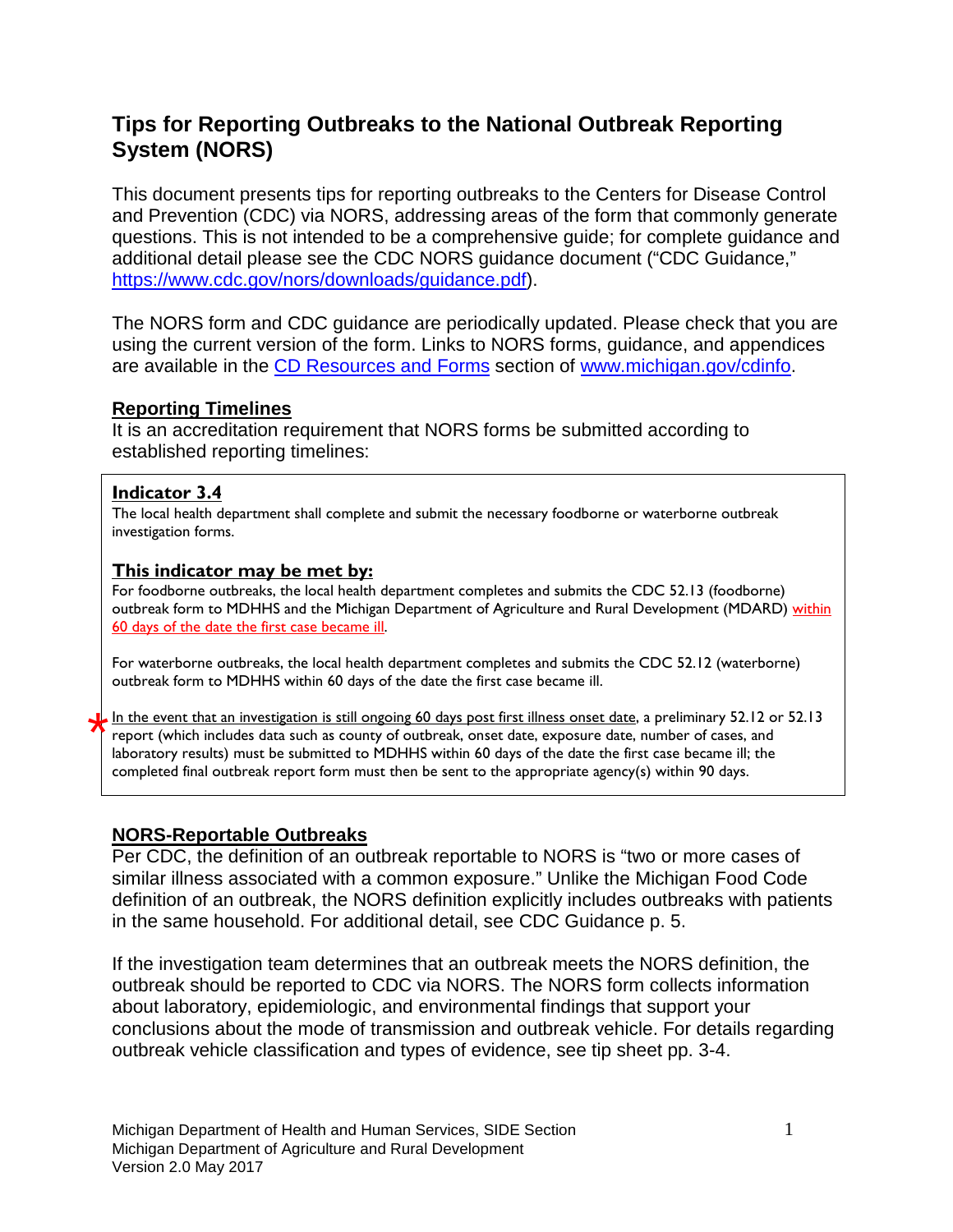### **Primary Mode of Transmission**

The NORS 52.13 form is used to report outbreaks of illness that occur through a variety of modes of transmission. For additional detail on selecting a mode of transmission, see CDC Guidance pp. 7-10.

Not all sections of the form are applicable to all outbreaks. Use the guidance at the top of page 1 of the form to determine which sections of the form to complete.

| General<br><b>National Outbreak Reporting System</b><br>Foodborne Disease Transmission, Person-to-Person Disease Transmission, Animal<br><b>Contact, Environmental Contamination, Unknown Transmission Mode</b>                                                                                                                                                                                                                                                                                                                                                             |                                                                                                                                                                                                                                                                                     |  |  |  |
|-----------------------------------------------------------------------------------------------------------------------------------------------------------------------------------------------------------------------------------------------------------------------------------------------------------------------------------------------------------------------------------------------------------------------------------------------------------------------------------------------------------------------------------------------------------------------------|-------------------------------------------------------------------------------------------------------------------------------------------------------------------------------------------------------------------------------------------------------------------------------------|--|--|--|
| This form is used to report investigations of foodborne disease outbreaks and enteric disease outbreaks transmitted by contact with persons, animals, or environmental sources, or by an unknown mode<br>of transmission. This form has 5 sections, General, Etiology, Settings, Animal Contact, and Food, as indicated by tabs at the top of each page. Complete the General and Etiology tabs for all modes of<br>transmission and complete additional sections as indicated by the mode of transmission. Please complete as much as possible of all applicable sections. |                                                                                                                                                                                                                                                                                     |  |  |  |
| <b>CDC USE ONLY</b><br>CDC ID<br>State ID                                                                                                                                                                                                                                                                                                                                                                                                                                                                                                                                   | Form Approved<br>OMB No. 0920-0004                                                                                                                                                                                                                                                  |  |  |  |
| <b>General Section</b> – complete for all modes of transmission except water                                                                                                                                                                                                                                                                                                                                                                                                                                                                                                |                                                                                                                                                                                                                                                                                     |  |  |  |
| <b>Primary Mode of Transmission (Check one)</b>                                                                                                                                                                                                                                                                                                                                                                                                                                                                                                                             |                                                                                                                                                                                                                                                                                     |  |  |  |
| $\Box$ Food (complete General, Etiology, and Food tabs)<br>$\blacksquare$ Water <i>(complete CDC 52.12)</i><br>$\Box$ Animal contact <i>(complete General, Etiology, and Animal Contact tabs)</i>                                                                                                                                                                                                                                                                                                                                                                           | $\Box$ Person-to-person <i>(complete General, Etiology, and Settings tabs)</i><br>$\Box$ Environmental contamination other than food/water<br><i>(complete General, Etiology, and Settings tabs)</i><br>$\Box$ Other/Unknown <i>(complete General, Etiology, and Settings tabs)</i> |  |  |  |

Example: When reporting a foodborne outbreak, complete the General (pp. 1-2), Etiology (p. 3), and Food (pp. 5-7) sections. The corresponding tabs appear at the top of applicable pages. Do not enter information into sections of the form that are not applicable to the route of transmission you have selected, because it cannot be entered into the electronic NORS interface.



### **Fillable NORS Forms**

The fillable versions of the NORS 52.12 and 52.13 forms (when available) help to enforce data quality by limiting data entry to applicable sections of the form, and to acceptable values (when values are constrained by a pick list). For example, if you select "Food vehicle undetermined" or "Contributing factors unknown" in the Food section, you will be unable to enter any information about food vehicles or contributing factors, respectively.

### **Critical Variables**

Some variables on the NORS 52.13 form are required to be complete for the outbreak to be reported; several other variables are important to enable analysis of the data at a national level. Please try to complete as much of the applicable sections of the form as possible, and make a particular effort to provide data for the following variables.

Missing information will trigger follow-up requests for data.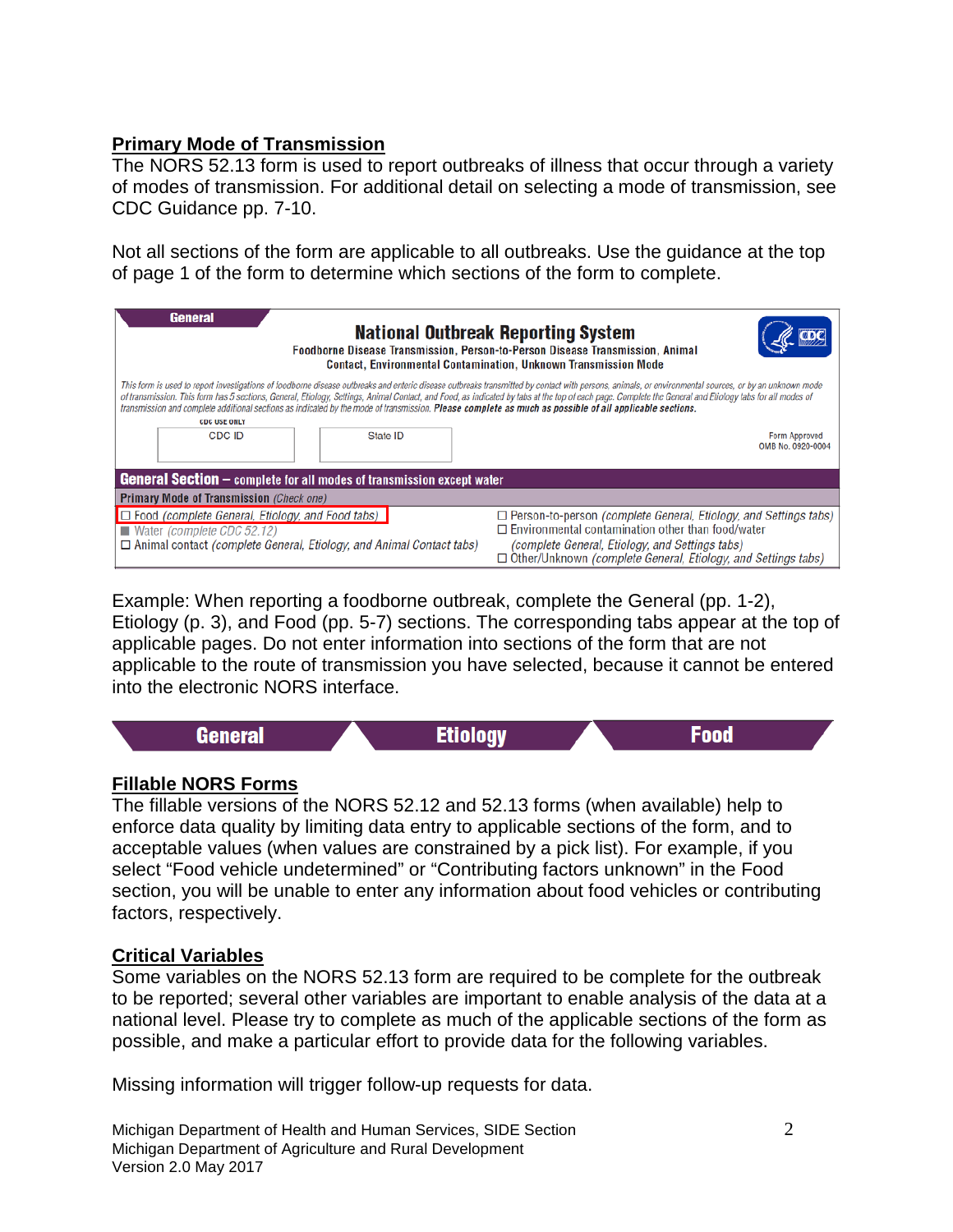| Section                                 | <b>Critical Variables</b>                                                                                                                                                                                                                                   |
|-----------------------------------------|-------------------------------------------------------------------------------------------------------------------------------------------------------------------------------------------------------------------------------------------------------------|
| General Section (p. 1)                  | Date first case became ill (required), Date last case became<br>ill, Estimated total primary cases (required),* Lab-confirmed<br>primary cases,* Sex, Age, Primary Case Outcomes (Died,<br>Hospitalized) and Number of cases for whom info is<br>available* |
| General Section (p. 2)                  | HUS (Symptoms table)                                                                                                                                                                                                                                        |
| Etiology Section (p. 3)                 | Is there at least one confirmed or suspected outbreak<br>etiology (Y/N),* State lab ID (Isolates/Strains)* - bacterial<br>etiologies only                                                                                                                   |
| <b>Animal Contact Section</b><br>(p. 4) | Type of evidence (reason) for undetermined, suspected,<br>and confirmed outbreak vehicles,* Type of animal, Pet food<br>or animal feed implicated, Setting of exposure, Prevention<br>measures or recommendations used                                      |
| Food Section (p. 5)                     | Type of evidence (reason) for undetermined, suspected,<br>and confirmed outbreak vehicles,* all variables in the Food<br>table*                                                                                                                             |
| Food Section (p. 6)                     | <b>Contributing Factors</b>                                                                                                                                                                                                                                 |

\*See further guidance under "Tips for Individual Variables"

### **Outbreak Vehicle Classification and Types of Evidence**

Food and animal vehicles are required to be classified as undetermined, suspect, or confirmed, and supportive evidence must be categorized and reported.

### **Undetermined vehicle (Animal Contact Section, p. 4; Food Section, p. 5)**

For outbreaks transmitted via animal contact or food, but with insufficient evidence to implicate specific animal(s) or food(s), the vehicle is reported as undetermined. Select Animal contact or Food as the primary mode of transmission (p. 1), and "Animal/Food vehicle undetermined" in the corresponding section (p. 4 or 5). Enter the reason(s) supporting this conclusion (see Types of evidence below).

#### **Food Section**  $-$  complete for foodborne primary mode of transmission

X Food vehicle undetermined Reason(s) foodborne, but undetermined vehicle (enter all that apply from list in appendix E): Epidemiologic

### **Confirmed or suspected vehicle (Animal Contact Section, p. 4; Food Section, p. 5)**

If the investigation team identifies specific animal or food vehicle(s) for the outbreak, use the CDC guidance below to classify the vehicle(s) as confirmed or suspected. Enter the reason(s) supporting this conclusion (see Types of evidence below).

- **Confirmed vehicle —** Evidence implicates a source of infection. For pointsource clusters linked to a meal or a single event, at least one type of evidence is needed. When exposures occur in multiple venues or across multiple counties or states, at least two types of evidence are needed to ensure that the case-patients were exposed to a common vehicle.
- **Suspected vehicle —** At least one type of evidence provides considerable but not conclusive proof that an animal or food is the source of infection.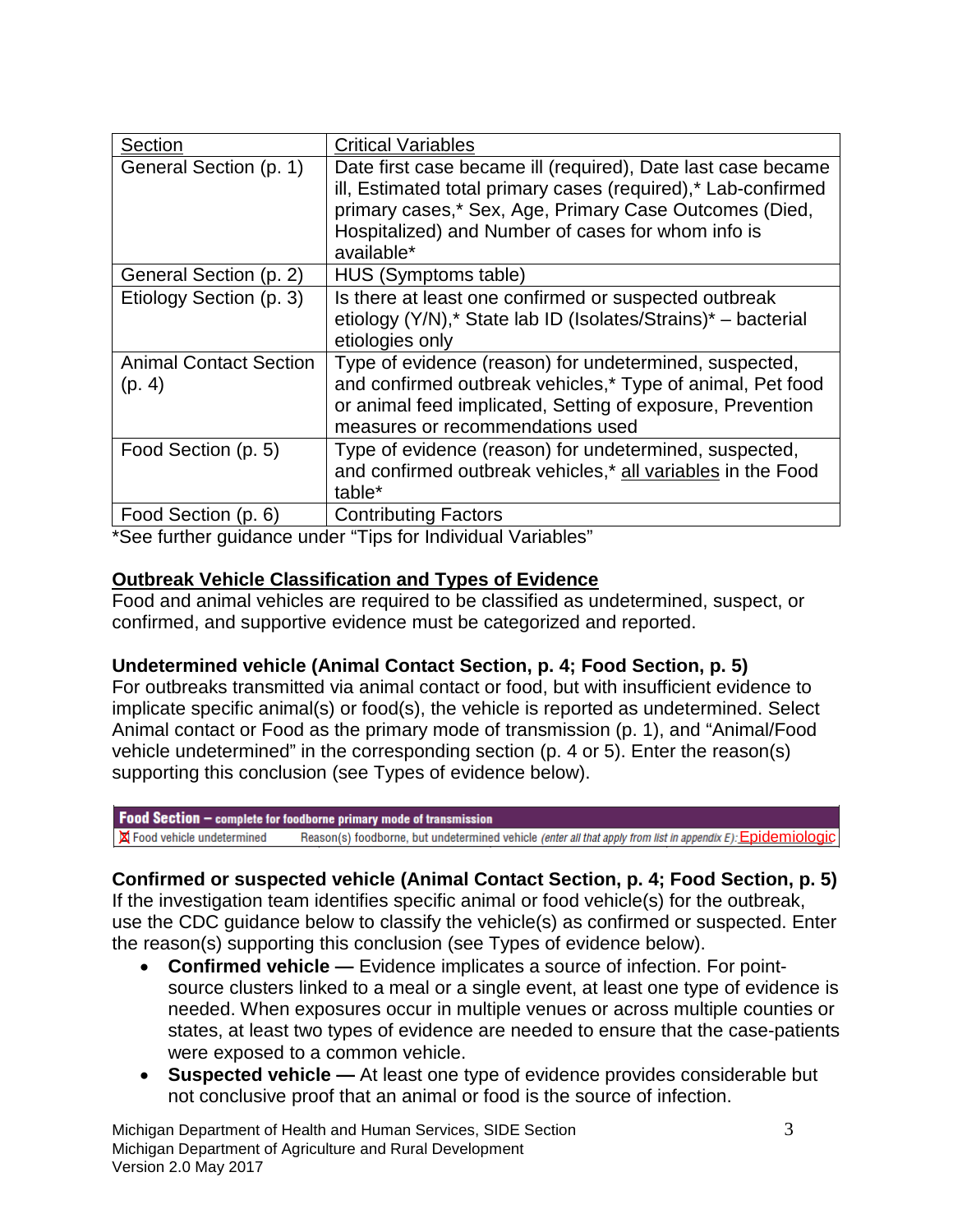### **Types of evidence (Animal Contact Section, p. 4; Food Section, p. 5)**

For an undetermined, suspect, or confirmed vehicle, report all of the types of evidence that were used to implicate the vehicle. Types of evidence are listed below with examples from CDC Guidance (additional examples on p. 30, 31 – animal contact; p. 35, 36 – food).

- **1 – Epidemiologic —** An animal or food exposure occurs more often in casepatients than in controls, or more often in case-patients than expected in the general population. Multiple unrelated case-patients report a common exposure venue, such as eating at the same restaurant, shopping at the same grocery store, or attending the same event before becoming ill.
- **2 – Laboratory —** The pathogen or pathogen subtype causing illness is found in a food item, restaurant, production facility, or farm suspected to be the source of the outbreak. The pathogen, or pathogen subtype, causing human illness is isolated from an animal or food worker to which case-patients were exposed through prepared food.
- **3 – Traceback and/or environmental investigation —** A common point of contamination is identified through reviewing records collected from restaurants, stores, or other venues where sick people ate, shopped, or visited, or through an environmental investigation or assessment conducted at a restaurant, production facility, or farm.
- **4 – Other data (s***pecify in General Remarks***) —** Select other data if there is evidence not covered by the previous three options. Provide further details in the "General Remarks" section. Do not select this option if the vehicle is confirmed.

## **Etiology section (p. 3)**

Whether or not samples were collected and tested, be sure to answer question #6 (see below). Consult the **CDC** criteria for confirming an outbreak etiology. If you strongly suspect a particular etiology for an outbreak that you are reporting but have not met the criteria for confirmation, you can report it as a suspect etiology: enter "suspected" as shown below.

| 6. Is there at least one confirmed* or suspected outbreak etiology(s)?<br><b>X</b> Yes<br>$\Box$ No (unknown etiology) If no, skip to next section<br>*See http://www.cdc.gov/foodsafety/outbreaks/investigating-outbreaks/confirming_diagnosis.html |                |                                  |                                 |                                           |                                |                          |
|------------------------------------------------------------------------------------------------------------------------------------------------------------------------------------------------------------------------------------------------------|----------------|----------------------------------|---------------------------------|-------------------------------------------|--------------------------------|--------------------------|
| (Name the bacterium, chemical/toxin, virus, or parasite. If available, include the serotype and other characteristics<br><b>Etiology</b><br>such as phage type, virulence factors, and metabolic profile.)                                           |                |                                  |                                 |                                           |                                |                          |
| Genus                                                                                                                                                                                                                                                | <b>Species</b> | Serotype/genotype                | <b>Other</b><br>characteristics | <b>Etiology confirmed</b><br>or suspected | $#$ of lab-<br>confirmed cases | Detected in <sup>~</sup> |
| Escherichia                                                                                                                                                                                                                                          | coli           | O <sub>157</sub> :H <sub>7</sub> | STX2 POS suspected              |                                           |                                |                          |
|                                                                                                                                                                                                                                                      |                |                                  |                                 |                                           |                                |                          |
|                                                                                                                                                                                                                                                      |                |                                  |                                 |                                           |                                |                          |
| "Detected in <i>(choose all that apply)</i> : 1 – patient specimen; 2 – food specimen; 3 – environmental specimen; 4 – food-worker specimen; 5 – water sample; 6 – animal specimen                                                                   |                |                                  |                                 |                                           |                                |                          |

Enter the types of specimens (patient, food, environmental, food worker, water, animal) from which the outbreak organism was isolated in the "Detected In" column. Note that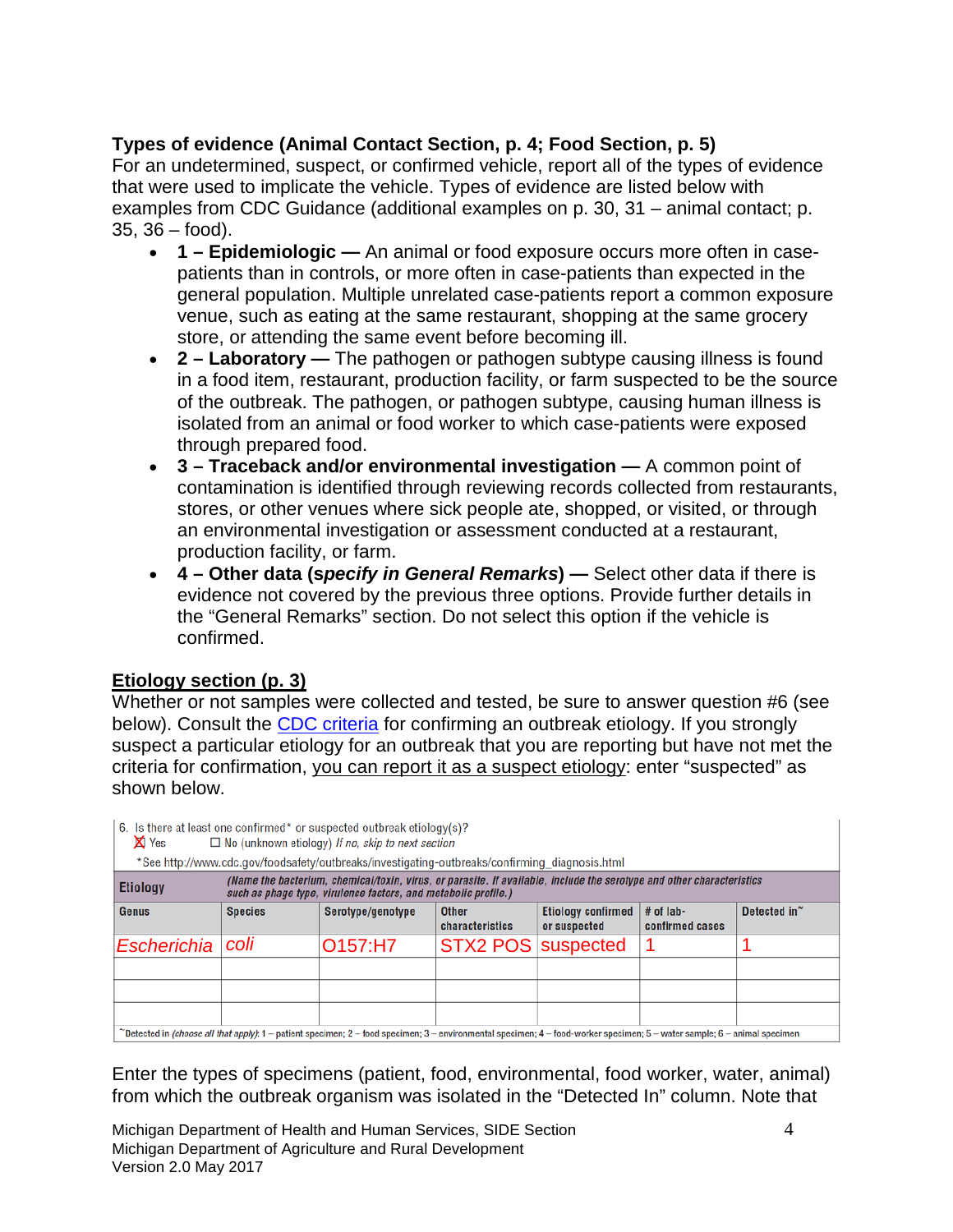an outbreak can be reported as foodborne without isolation of the outbreak organism from food specimens. Similarly, it is possible to report an outbreak transmitted via water or animal contact without isolation of the outbreak organism from water or animal specimens.

For outbreaks with certain bacterial etiologies, additional laboratory testing is performed by MDHHS and CDC. PulseNet subtyping information is entered in the Isolates/Strains section, including: State lab ID (e.g, MI\_CL17-xxxxxx), PulseNet Outbreak Code, and CDC PulseNet Pattern Designations. PulseNet designations are assigned by CDC and will be provided to the reporting jurisdiction for inclusion on the NORS form. In addition, results from the CDC National Antimicrobial Resistance Monitoring System (NARMS) program will be provided to the reporting jurisdiction and should be summarized in the Etiology section. If these results are not available when the NORS report is submitted, they can be added later.

#### Example:

5. Was antimicrobial susceptibility testing (AST) performed?  $\boxtimes$  Yes  $\Box$  No<br>If yes, where was AST performed?  $\Box$  Clinical lab  $\Box$  Public health lab If yes, were any antimicrobial resistant isolates associated with the outbreak?  $\Box$  Yes  $\Box$  No  $\Box$  Unknown

### **Tips for Individual Variables**

### **Number of Primary Cases (Primary Cases section, p. 1)**

Per CDC, the estimated total primary cases should be **greater than or equal to** the sum of the lab-confirmed (A) and probable (B) primary cases (i.e., can't be less than  $A +$ B). Usually, Estimated total primary cases  $= A + B$ .

**X** CDC-NARMS □ Other

 $\Box$  Unknown

 $\Box$  Unknown

#### Example:

|   | <b>Number of primary cases</b>       |  |
|---|--------------------------------------|--|
|   | $A \mid$ Lab-confirmed primary cases |  |
| B | Probable primary cases               |  |
|   | <b>Estimated total primary cases</b> |  |

B

Estimated total primary cases is a required variable, and is the maximum denominator for the rest of the Primary Cases section (including Sex, Age, Incubation Period, Duration of Illness, and Signs or Symptoms). In most cases, enter information about secondary cases in the Secondary Cases section on p. 2 only. Do not include well persons when reporting any of the variables that pertain to cases.

### **Geographic Location (General Section, p. 1)**

If you select "Exposure occurred in a single state/county, but cases resided in multiple states/counties in reporting state," you must provide the names of the other states/counties.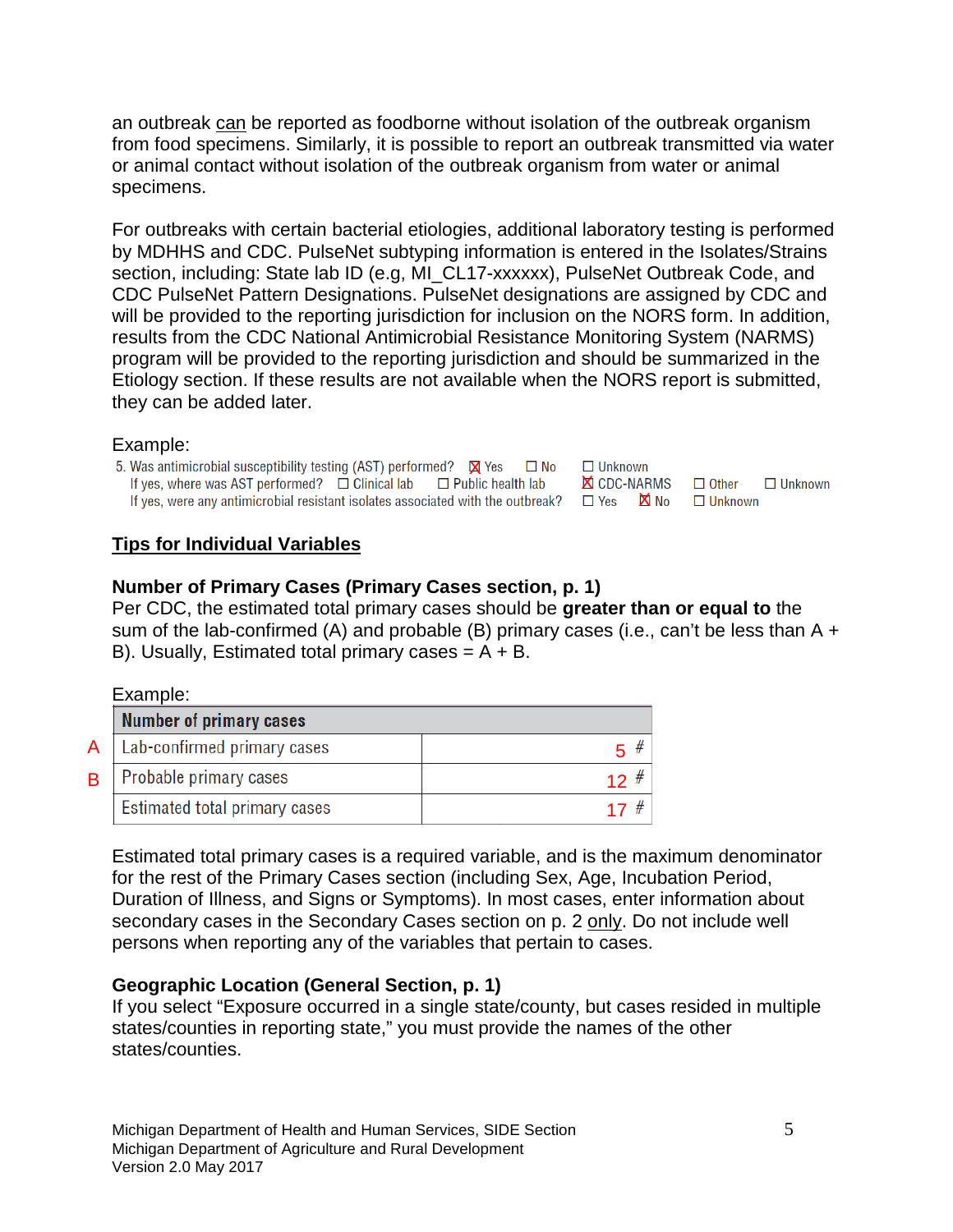### **Primary Case Outcomes (Primary Cases section, p. 1)**

In this section, "Total # of cases for whom info is available" is the denominator for each outcome. For example, if 2/17 cases were hospitalized, no cases died, and 3 confirmed cases visited an ER (but you only have data for the 5 confirmed cases on whether they visited an ER), the outcomes section would be completed as follows.

### Example:

| <b>Primary case outcomes</b>                          | # Cases | Total # of cases<br>for whom info is<br>available |
|-------------------------------------------------------|---------|---------------------------------------------------|
| <b>Died</b>                                           | 0#      | 17#                                               |
| Hospitalized                                          | 2#      | #<br>17                                           |
| <b>Visited Emergency Room</b>                         | 3#      | 5#                                                |
| Visited health care provider<br>(excluding ER visits) | #       | #                                                 |

Do not include secondary case outcomes in this section.

### **Traceback (General Section, p. 2)**

A traceback is conducted by local, state, and/or federal authorities to determine where contaminated food or bottled water came from, as far back to its origin or source as possible. Although LHDs may fill in this section if they complete the traceback, typically it is filled in by MDARD staff. Indicate if a traceback was attempted, regardless of its success.

#### Example:

| Traceback (For food and bottled water only, not public water) |                                                |                           |         |                                       |
|---------------------------------------------------------------|------------------------------------------------|---------------------------|---------|---------------------------------------|
| <b>X</b> Please check if traceback conducted                  |                                                |                           |         |                                       |
| Source name                                                   | <b>Source type</b> (e.g., poultry farm, tomato | <b>Location of source</b> |         | <b>Traceback comments</b>             |
| (if publicly available)                                       | processing plant, bottled water factory)       | <b>State</b>              | Country |                                       |
|                                                               | Lettuce                                        | ΟH                        | US      | Lettuce served at Restaurant X was    |
|                                                               | processing plant                               |                           |         | traced by LHD and state regulators to |
|                                                               |                                                |                           |         | common processor in OH who            |
|                                                               |                                                |                           |         | provided to other states with cases   |

- **Source name (if publicly available)**: Describe where the contaminated food or bottled water came from (i.e., grocery store, specific farm, processor, etc.). If the source name has not been made publicly available, do not include proprietary information, private facility names, or physical addresses.
- **Source Type**: List facility where food or bottled water came from (i.e., poultry farm, processing plant, bottled water facility).
- **Location of Source**: In what **State** and **Country** did contaminated food or bottled water originate?
- **Comments**: List which Agency conducted the traceback and any additional comments. Include any referrals of information to other agencies, such as FDA or USDA-FSIS.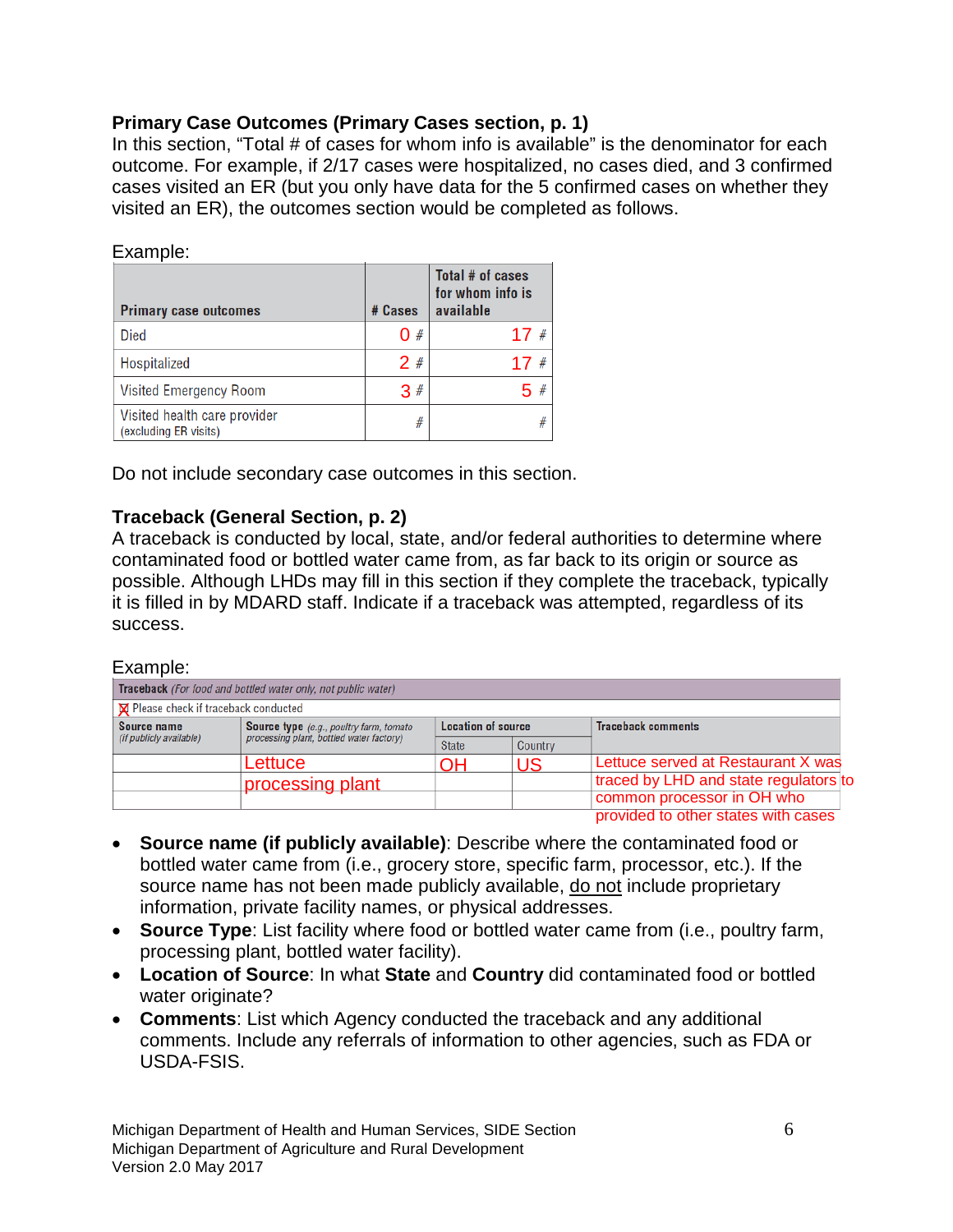### **Recall (General Section, p. 2)**

Check the box if foods or bottled water involved in an outbreak were recalled. Type of item recalled could be the product (i.e., peanut butter) and Comments could include the brand and lot numbers.

### **Processing and Preparation (Food Section, p. 5)**

*Processing* refers to modifications to a food before it arrives at the final point of use location. *Preparation* refers to modifications to the implicated food after it arrives at the final point of use location (often a retail establishment such as a restaurant or grocery store).

When describing implicated foods on the NORS form:

- The *method of processing* field refers only to the contaminated ingredient
- The *method of preparation* and *level of preparation* fields refer to the overall food items that were implicated in the outbreak

Please see an example completed Food Section on the next page.

Several of the fields in the Food Section are limited to options selected from lists in the NORS appendix [\(https://www.cdc.gov/nors/downloads/appendix-e.pdf\)](https://www.cdc.gov/nors/downloads/appendix-e.pdf).

### **Total # of cases exposed to implicated food (Food Section, p. 5)**

Report only ill persons (cases) exposed to each implicated food item (i.e., do not count well persons who reported eating the food item).